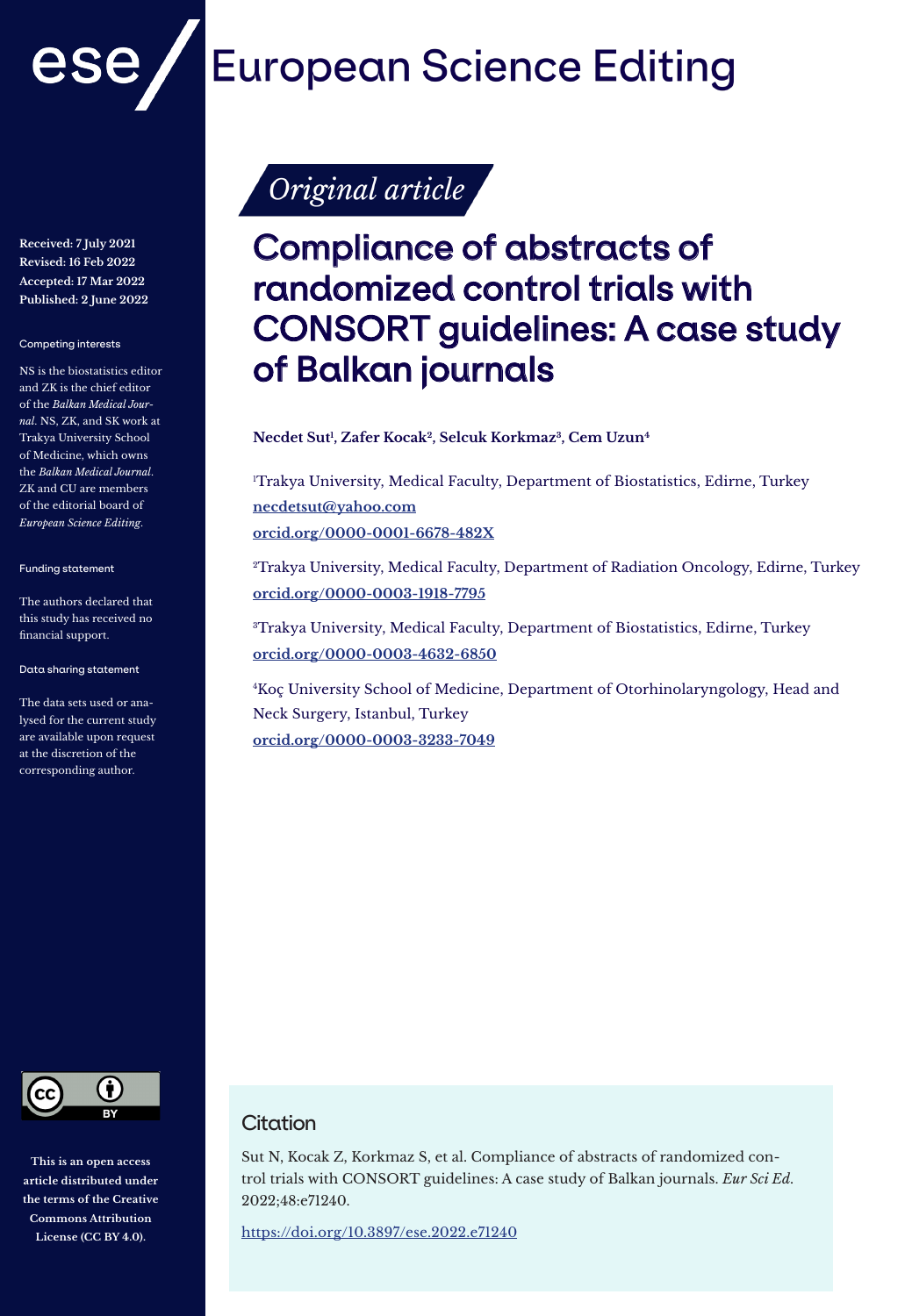# **European Science Editing**

### Abstract

Background: Published reports of randomized controlled trials (RCTs) are not compliant with the CONSORT checklist as much as they should.

Objective: To assess the quality, in terms of the level to which they are compliant with the CONSORT checklist, of abstracts of RCTs published in general medical journals in the Balkan region.

Methods: Two observers assessed the abstracts of RCTs published in five general medical journals of the Balkan region between 2012 and 2018 to determine the level to which the abstracts were compliant with the 16-item CONSORT abstracts checklist.

Results: Of the 183 studies that were identified for evaluation, 124 (67.8%) were excluded from the evaluation. The average compliance level was 44.5% (95% CI: 41.9%–47.1%), the lowest being that for randomization (1.7%), funding (1.7%), numbers analysed (11.0%), blinding (13.6%), and trial registration (18.6%). However, the compliance level was very high for conclusions (99.2%), objectives (96.6%), interventions (95.8%), and primary outcomes (83.9%). The length of the abstract (word count) and the level of compliance were positively correlated ( $r_{\rm s}$  = 0.43;  $p$  = 0.001). Abstracts of trials published in journals that endorse CONSORT in their publication policies were more compliant than those published in other journals  $(47.5 \pm 10.4 \text{ versus } 40.8 \pm 8.0, p = 0.024).$ 

Conclusion: The overall level of compliance with the CONSORT checklist was below 50%. To improve the quality of abstracts of RCTs, authors should be encouraged to use the CONSORT checklist, and editors should check compliance with the CONSORT guidelines as part the publishing workflow.

### Keywords:

Abstract, CONSORT, editors, guidelines, randomized controlled trial, reporting quality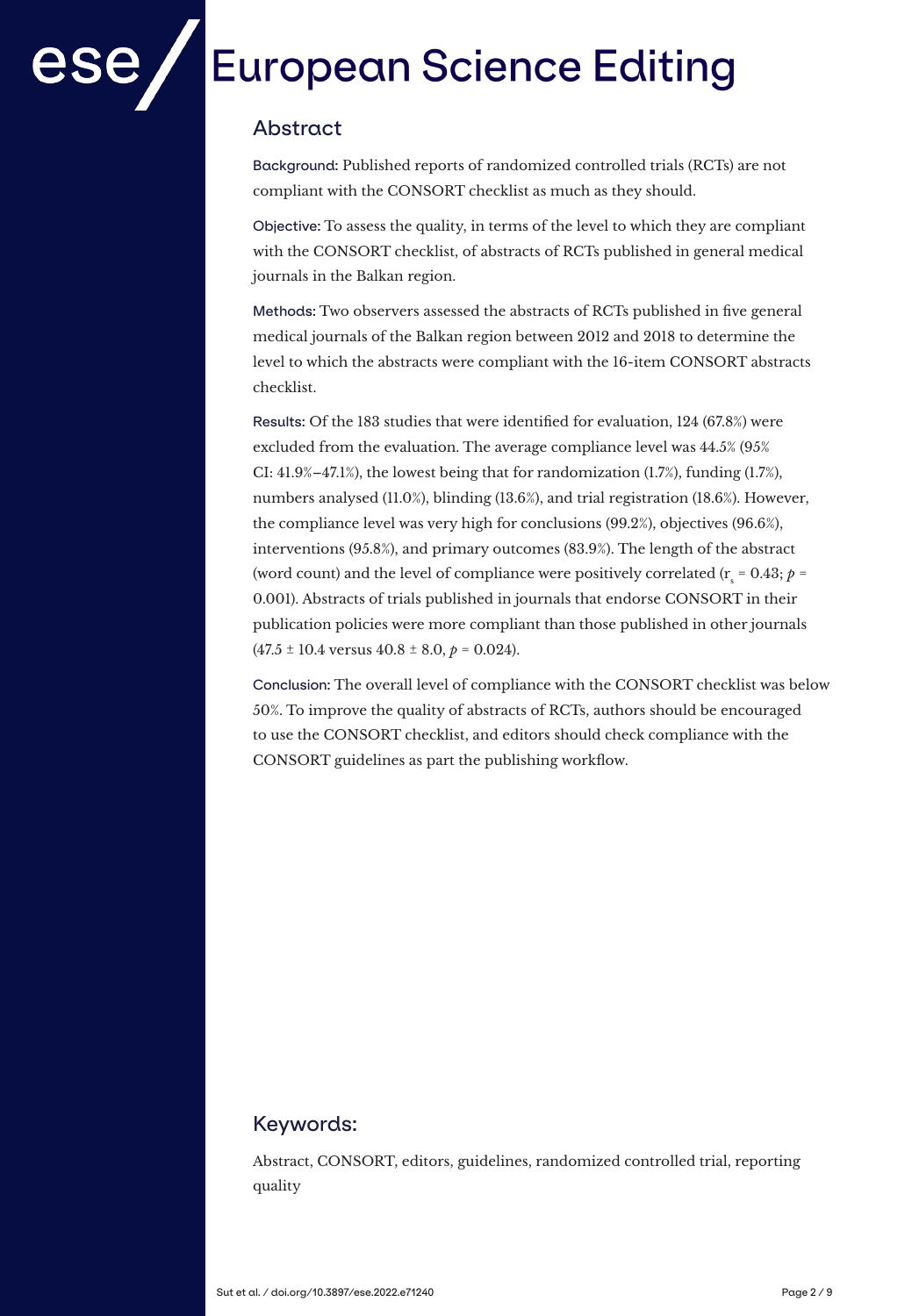#### Introduction

A randomized controlled trial (RCT) is defined as a study in which people are randomly assigned to groups to receive one of several clinical treatments or a control and which helps to generate guidelines for the treatments. Such trials are considered to generate the strongest possible evidence of the efficacy, or otherwise, of the treatments being tested.<sup>1</sup> It is important that reports of such trials, and especially the abstracts of those reports, provide the most essential information, because readers initially assess a study based on its abstract: whether it is clear enough, transparent, and understandable.

CONSORT, short for **co**nsolidated **s**tandards **o**f **r**eporting **t**rials, is an evidence-based reporting guideline comprising a 25 item checklist and a flow chart that seeks to improve the transparency of RCTs.<sup>2</sup> Moreover, the guideline can help to prevent poorly or improperly conducted RCTs that waste resources in medicine.2,3 More than half of the core medical journals indexed in Abridged Index Medicus or PubMed endorse the CONSORT statement.4 Journals ask authors to ensure that the reports of all RCTs comply with the CONSORT checklist.

However, the reporting of RCTs in medical journals continues to be far from satisfactory,<sup>5</sup> the most common items that are found wanting being allocation concealment, <sup>6-11</sup> sample size,<sup>7,8,10,12</sup> implementation of randomization,6,7,11,13 blinding,6,7,10,11 allocation generation. $9-11$  effect size,  $8,12$  trial registration number,6,13 and handling of dropouts.9,10 Many studies have reported such lack of compliance with the CONSORT abstracts checklist.<sup>14-20</sup> However, medical journals from the Balkan region have seldom been assessed for their compliance—a gap the present study seeks to bridge by assessing the level of compliance in general medical journals from the Balkan region.

#### **Methods**

#### Sample

Reports of RCTs published in five leading general medical journals – Acta Clinica Croatica (Acta Clin Croat), Balkan Medical Journal (Balkan Med J), Croatian Medical Journal (Croat Med J), Hippokratia, and Serbian Archives of Medicine (Srp Arh Celok Lek) – from the Balkan region indexed under the category of general medical journals in Science Citation Index Expanded (SCIE) were examined (Table 1).

|                                  | <b>Impact Factor</b> <sup>a</sup> |        | <b>Ouartile</b> in | Endorsement of                               | No. of                   |
|----------------------------------|-----------------------------------|--------|--------------------|----------------------------------------------|--------------------------|
| Journal                          | 2018                              | 5-year | category<br>(2018) | <b>CONSORT</b> in<br>instructions to authors | published<br><b>RCTs</b> |
| Acta Clinica<br>Croatica         | 0.403                             | 0.577  | Q4                 | N <sub>o</sub>                               | 13                       |
| <b>Balkan Medical</b><br>Journal | 1.203                             | 1.233  | Q <sub>3</sub>     | Yes                                          | 16                       |
| Croatian Medical<br>Journal      | 1.624                             | 1.770  | Q <sub>2</sub>     | <b>Yes</b>                                   | 7                        |
| Hippokratia                      | 0.520                             | 0.934  | Q4                 | Yes                                          | 8                        |
| Serbian Archives of<br>Medicine  | 0.299                             | 0.393  | Q4                 | N <sub>0</sub>                               | 15                       |

**Table 1. Ranking of five general medical journals from the Balkan region, their endorsement of CONSORT guidelines, and number of randomized control trials published in each** 

a Web of Science, Journal Citation Reports (June 2019)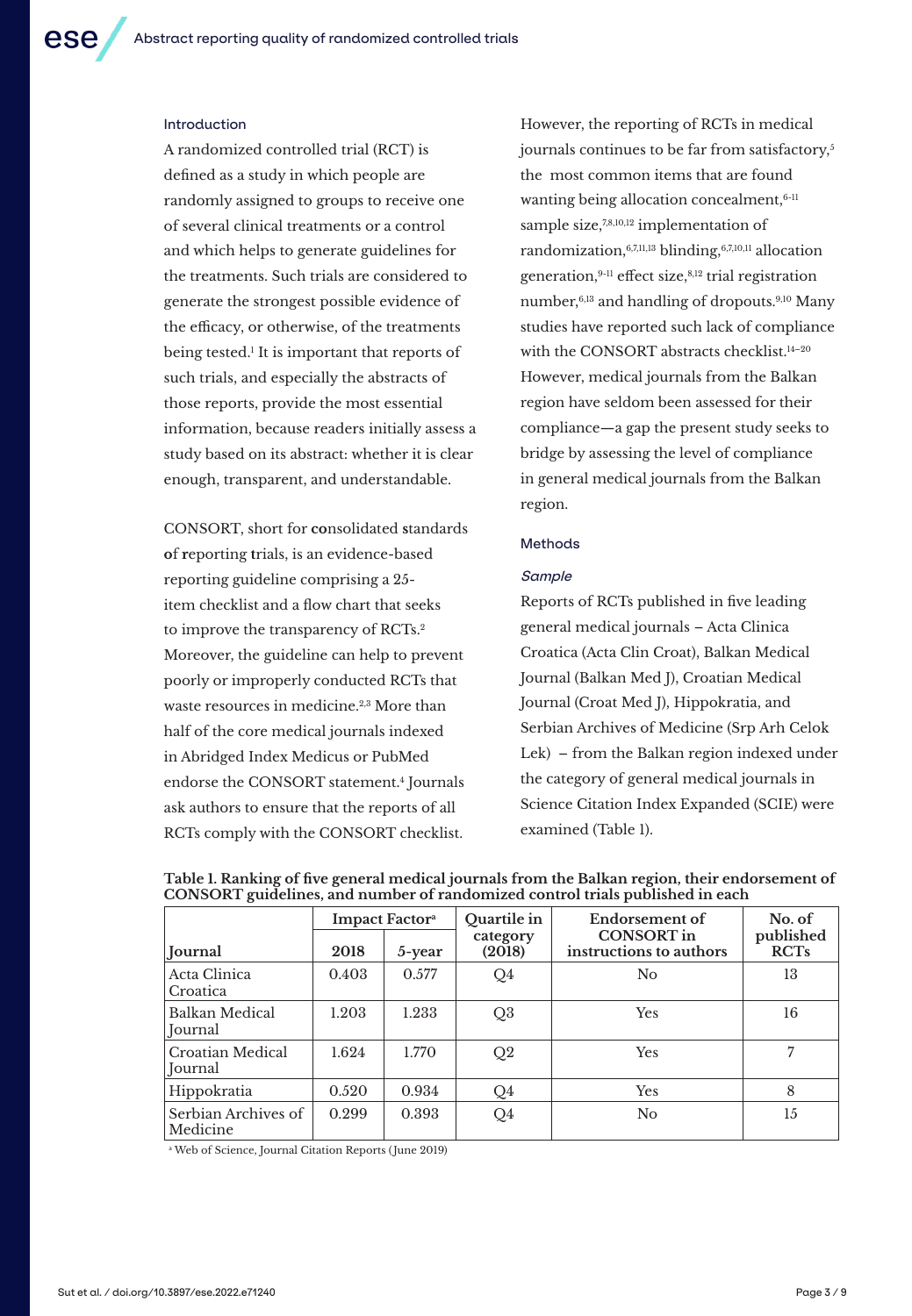#### Search strategies and eligibility criteria

Articles published between January 2012 and December 2018 and reporting RCTs from the five chosen journals were filtered using the following keywords: 'random', 'randomly', 'randomized', 'randomised', or 'clinical trial' in the title or in the abstract. We used the PubMed database for filtering, and chose only those RCTs that featured people as the subjects; trials with animals or other entities as subjects were excluded.

#### Reporting assessment tool and evaluation

The CONSORT 2010 checklist for abstracts, which comprised 16 items, was used in the study.21 Compliance with each item was rated as follows: 0 (not compliant), 0.5 (deficient in compliance), or 1 point (compliant). The primary outcome was the level of compliance with the checklist. The level of compliance for each item was calculated first, and then the overall average compliance was expressed as a percentage.

The level of compliance was assessed by two independent researchers (NS and SK). One month later, the same abstracts were evaluated yet again by the same researchers,

who were not privy to the scores they had assigned earlier. Whenever the score assigned to an item in the two rounds by the same assessor was different, the score was re-evaluated after looking up the relevant explanation from the CONSORT website, and a single score was finalized for each item. Intraclass correlation coefficient (ICC) was used for assessing observer reliability by comparing the scores assigned in the two rounds by the same observer.

Also taken into account were other related factors that may have influenced the scores, such as the length of abstracts (word count), the number of times the report had been cited in two years following the publication year (the number that directly affects the impact factor of a journal), and whether the journal in question endorsed compliance with the CONSORT guidelines in its instructions to authors. Word counts of the abstracts were those of the published articles; citations were obtained from the Web of Science database; and the endorsement was ascertained from the website of each journal.

#### Figure 1 is a flow chart of the study.



Figure 1. Flow chart of the study.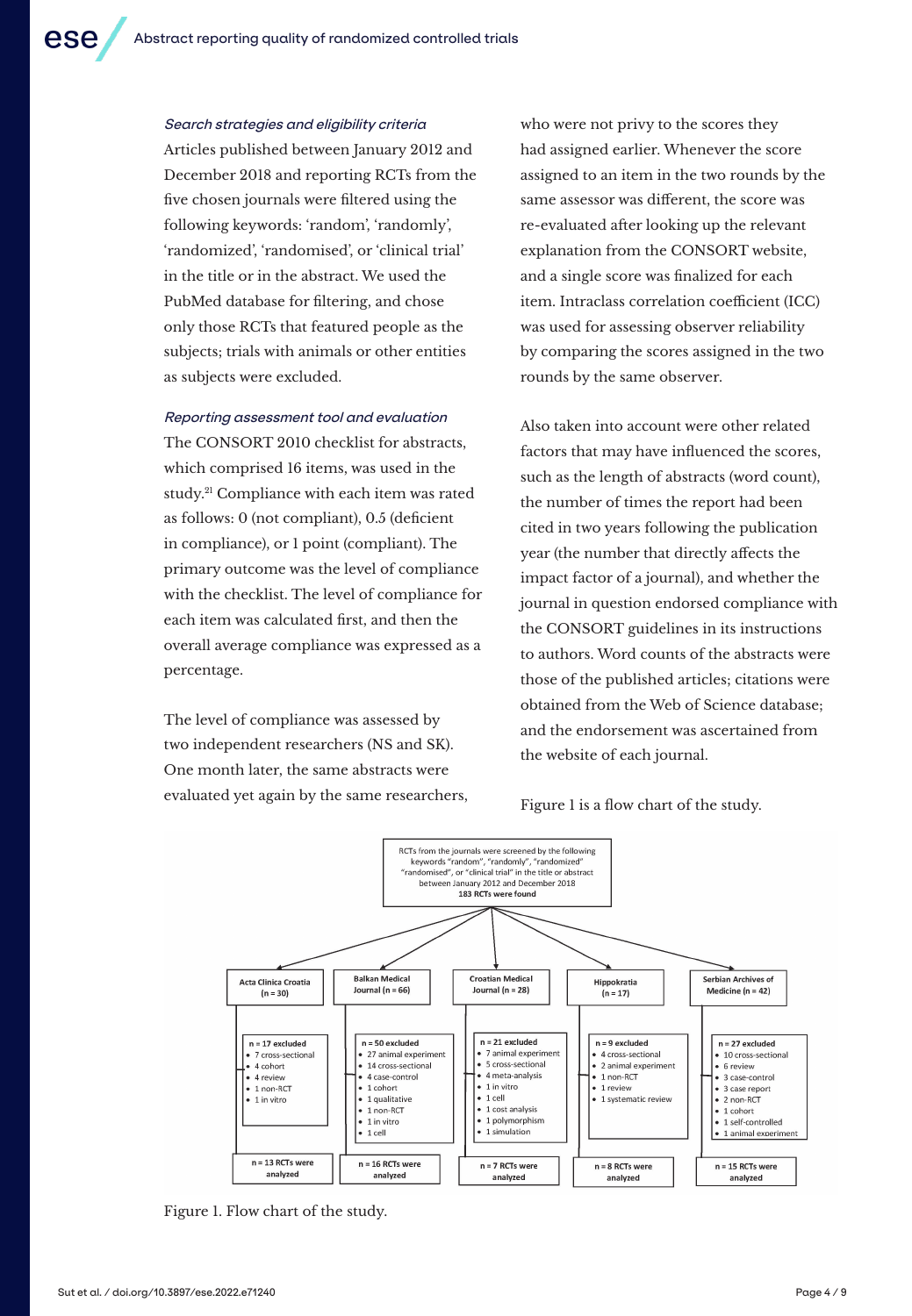#### Statistical analysis

Compliance with the CONSORT checklist was expressed as a percentage (%). Average level of compliance and 95% confidence intervals were calculated. Intraclass correlation coefficient (ICC) was used for assessing the reliability of scoring between the two observers and between the two rounds of assessment by the same observer.

Because the data did not conform to normal distribution, the Mann–Whitney U test was used for comparing the level of compliance between journals that endorsed the CONSORT statement and those that did not.

Spearman correlation ( $r_{\rm s}$ ) coefficient was used for ascertaining the relationship, if any, between word counts or the number of citations and the level of compliance.

The compliance percentages were converted into the following categories: Poor, 20% or less; Fair, 21%–40%; Average, 41%–60%; Good, 61%–80%; and Excellent, 81%–100%.

Statistical analyses were performed using SPSS ver. 20.0 for Windows (IBM, Armonk, New York).

#### Results

Of the 183 studies identified initially, 124 (67.8%) were excluded from the assessment: 40 were cross-sectional studies; 37 involved experiments on animals; 11 were reviews; 7 were case-control studies; 6 were cohort studies; 5 each were either not RCTs or were meta analyses or systematic reviews; 3 each were in-vitro studies or case reports, 2 involved cells, and 1 each involved cost analysis, was related to polymorphism, was a qualitative study, a simulation, or was a selfcontrolled study.

Intra-class correlation coefficients were 0.974 for Observer NS and 0.921 for Observer SK, which shows that the observers were consistent in their ratings in the two rounds of assessment. The reliability between the ratings as given by the two observers was 0.983, which shows good agreement between them.

Mean compliance with the CONSORT checklist (Figure 2) was 44.5% (95% CI: 41.9%–47.1%). Compliance was excellent (>80%) with respect to reporting the conclusions, objectives, interventions, and primary



Figure 2. Compliance of the abstracts of RCTs with the CONSORT checklist.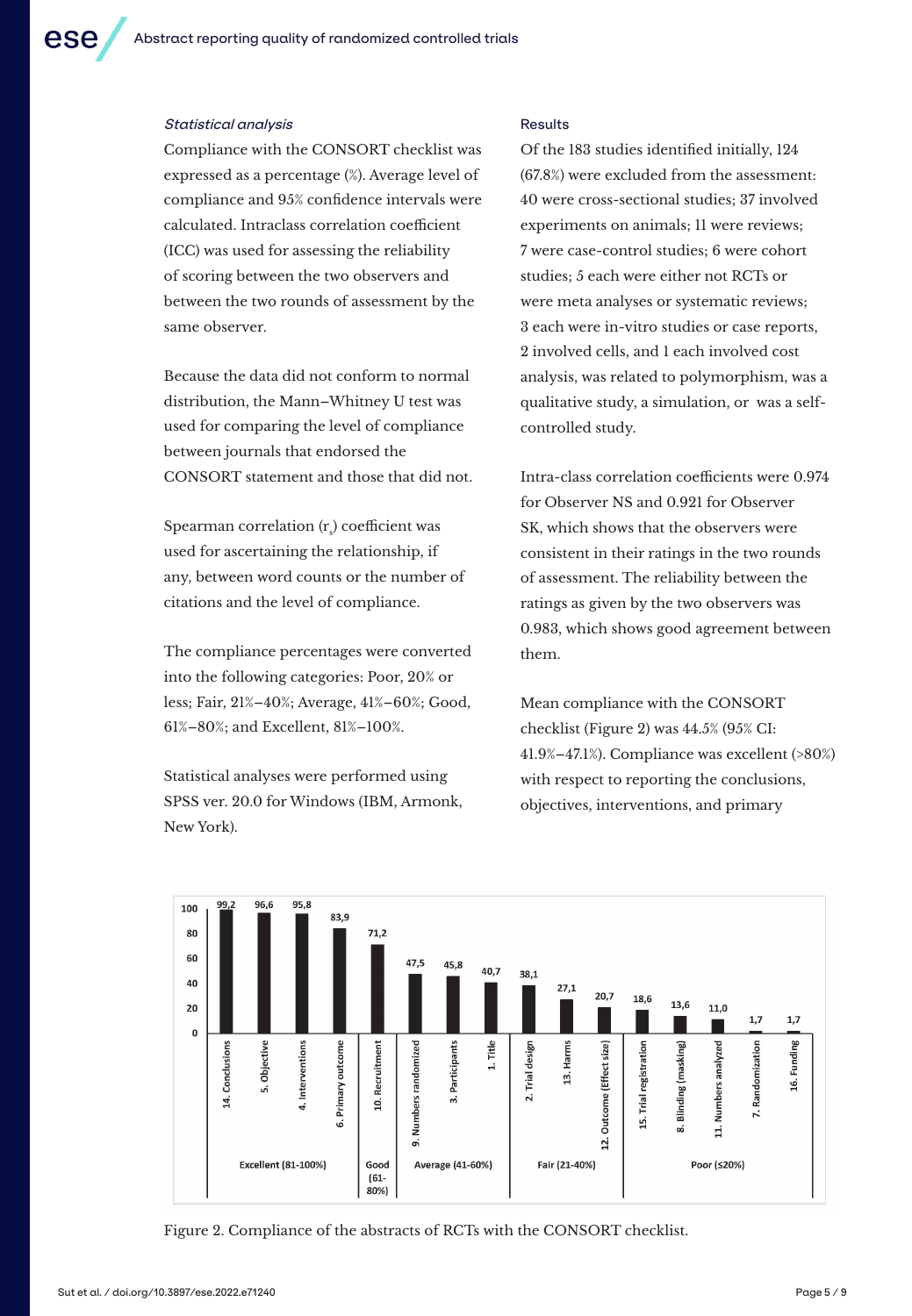

Figure 3. Relationship between compliance with the CONSORT checklist and word counts  $(\mathbf{r}_\mathbf{s})$ .

outcomes but poor (20% or less) with respect to randomization, funding, numbers analysed, blinding, and trial registration.

The length of the abstract (number of words) was significantly and positively correlated to compliance  $(r_s = 0.431; p = 0.001, \text{ Figure 3}).$ However, the number of citations showed no such correlation ( $r_s = 0.155; p = 0.242$ ).

Compliance was also higher for journals that endorse the CONSORT guidelines (47.5  $\pm$ 10.4) than that for journals that carry no such endorsement (40.8  $\pm$  8.0,  $p = 0.024$ ).

#### Discussion

Three of the five general medical journals endorsed the CONSORT guidelines, and the overall level of compliance with the guidelines in these journals was 44.5%. This level was reported to be 70.0% for the five top general medical journals,14 69.1% for major orthodontics journals,15 46.0% for plasticsurgery journals,<sup>16</sup> 43.8% for age-related macular degeneration healthcare,<sup>17</sup> 37.5% for anaesthesia journals in 2016,<sup>18</sup> 32.2% for otorhinolaryngology journals,14 and 28.3% for leading laser medical journals.<sup>19</sup> Thus, compliance varies greatly depending on the field of medicine, and the overall compliance cannot be considered satisfactory. These figures also indicate that although generally journals endorse the CONSORT guidelines, the journals are lax in demanding compliance with the guidelines.

Randomization, funding, and numbers analysed were the three items that showed the least compliance in the present study. A careful review of literature substantiates these findings because it showed that randomization,14,16,22,23 funding,14,16,22,23 and numbers analysed<sup>14,22</sup> were the most inadequately reported items in the abstracts of RCTs. Reporting of these items needs to be improved for raising the quality of reporting of RCTs. Authors and editors should pay special attention to these three items.

On the other hand, the following items showed excellent compliance in top medical journals: interventions, objectives, primary outcomes, blinding, outcomes, conclusions, and trial registration.<sup>14</sup> In the present study, conclusions, objectives, interventions, and primary outcome items fell in the same category, and outcomes showed a fair level of compliance, whereas blinding and trial registration showed poor compliance. In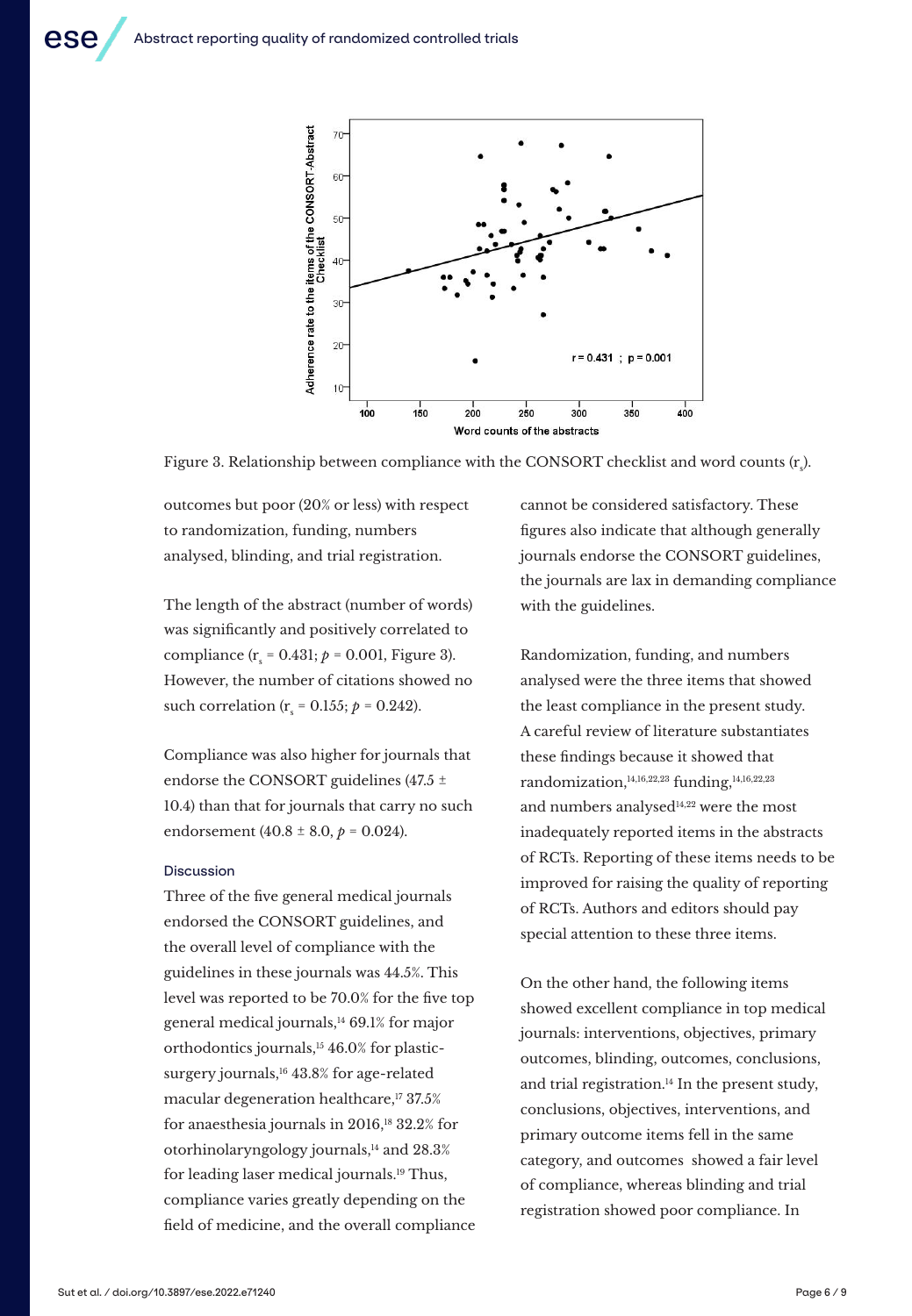earlier research, trial registration was shown to be poorly reported,<sup>14,17,23</sup> whereas blinding showed a fair level of compliance.<sup>18</sup> These results show that conclusions, interventions, objectives, and primary outcomes are generally reported adequately in the abstracts of RCTs, whereas outcomes, trial registration, and blinding are not.

Similar to that in the top general medical journals,14 recruitment showed a good level of compliance in the present study. However, three earlier studies reported poor compliance with respect to recruitment.17-19 Reporting of trial design, numbers randomized, participants, and harm items in the five journals in the present study was not as good as that seen in top medical journals.14 Balkan medical journals need to improve the reporting of these items.

The word count of abstracts was found to be related to reporting quality.17 In the present study, we found a moderate positive correlation between word count and overall compliance with the CONSORT checklist. Short abstracts, either because of authors' choice or because of the limit stipulated by the journal, may lower their quality, and editors may well consider raising the word limit if that helps to improve the quality of abstracts.

Kuriyama et al.<sup>24</sup> compared the abstracts of reports published in four major journals related to critical care before and after the announcement of the CONSORT guideline. Improvement was confined to only seven items in the list. Similar studies of abstracts from journals in oncology, $25$  emergency medicine,<sup>26</sup> and anesthesiology<sup>27</sup> reported only suboptimal improvements in quality after publication of the CONSORT guidelines. Although greater compliance with the guidelines was observed in the present study in journals that endorse the CONSORT guidelines, such endorsement by itself may not be enough to improve the quality of abstracts of RCTs.

It is clear that greater efforts are required to improve the quality and transparency of the methods reported in RCTs. Readers too need to be familiar with the CONSORT requirements,28 and editors and reviewers should check compliance with the checklist as part of the publication workflow.

Among the limitations of the present study are the following. (1) Compliance with the CONSORT guidelines validates the method of running RCTs; it is not a measure of the quality of the articles that report RCTs. (2) The sample (59 abstracts and five journals) was small. (3) The study focused only on the abstracts of papers; full texts of the RCTs were not perused.

#### References

1. Zabor EC, Kaizer AM, Hobbs BP. Randomized controlled trials. *Chest*. 2020;158(1S):S79-S87. 2. Boutron I, Altman DG, Moher D, et al. CONSORT Statement for randomized trials of nonpharmacologic treatments: A 2017 update and a CONSORT extension for nonpharmacologic trial abstracts. *Ann Intern Med*. 2017;167(1):40-47. 3. Marsh J. Reducing waste in research–what can editors do. *Eu Sci Ed*. 2016;42(3):58-59. 4. CONSORT Endorsers. http://www.consortstatement.org/about-consort/endorsers1#j (accessed

17 October 2018).

5. Turner L, Shamseer L, Altman DG, et al. Consolidated standards of reporting trials (CONSORT) and the completeness of reporting of randomised controlled trials (RCTs) published in medical journals. *Cochrane Database Syst Rev*. 2012;11(11):Mr000030.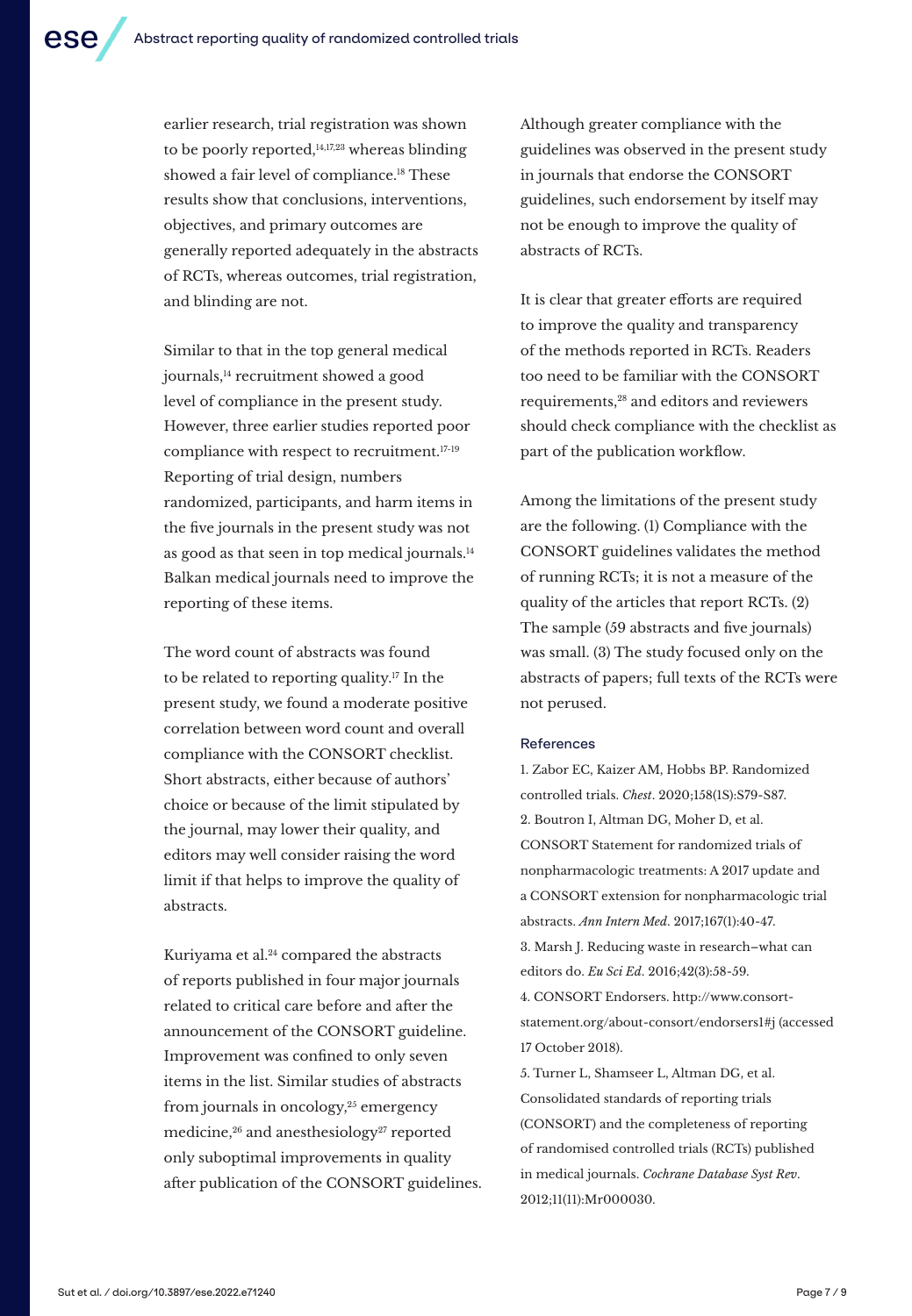6. Lu J, Gary KW, Copolillo A, et al. Randomized controlled trials in adult traumatic brain injury: a review of compliance to CONSORT statement. *Arch Phys Med Rehabil*. 2015;96(4):702-714.

7. Ma B, Ke FY, Chen ZM, et al. Does the reporting of randomized clinical trials published in Chinese pediatrics journals improve after the CONSORT Statement is adopted? *Contemp Clin Trials*. 2012;33(5):889-894.

8. Reis A, de Geus JL, Wambier L, et al. Compliance of randomized clinical trials in noncarious cervical lesions with the CONSORT statement: A systematic review of methodology. *Oper Dent*. 2018;43(3):E129-E151.

9. Zhai X, Wang Y, Mu Q, et al. Methodological reporting quality of randomized controlled trials in 3 leading diabetes journals from 2011 to 2013 following CONSORT statement: A system review. *Medicine (Baltimore)*. 2015;94(27):e1083.

10. Zhang J, Chen X, Zhu Q, et al. Methodological reporting quality of randomized controlled trials: A survey of seven core journals of orthopaedics from Mainland China over 5 years following the CONSORT statement. *Orthop Traumatol Surg Res*. 2016;102(7):933-938.

11. Sut N, Senocak M, Uysal O, et al. Assessing the quality of randomized controlled trials from two leading cancer journals using the CONSORT statement. *Hematol Oncol Stem Cell Ther.* 2008;1(1):38- 43.

12. Huang YQ, Traore K, Ibrahim B, et al. Reporting quality of randomized controlled trials in otolaryngology: review of adherence to the CONSORT statement. *J Otolaryngol Head Neck Surg*. 2018;47(1):34.

13. Lee SY, Teoh PJ, Camm CF, et al. Compliance of randomized controlled trials in trauma surgery with the CONSORT statement. *J Trauma Acute Care Surg*. 2013;75(4):562-572.

14. Peters JP, Hooft L, Grolman W, et al. Assessment of the quality of reporting of randomised controlled trials in otorhinolaryngologic literature - adherence to the CONSORT statement. *PLoS One.*  2015;10(3):e0122328.

15. Alharbi F, Almuzian M. The quality of reporting RCT abstracts in four major orthodontics journals for the period 2012-2017. *J Orthod*. 2019;46(3):225- 234.

16. Gallo L, Wakeham S, Dunn E, et al. The reporting quality of randomized controlled trial abstracts in plastic surgery. *Aesthet Surg J*. 2020;40(3):335-341. 17. Baulig C, Krummenauer F, Geis B, et al. Reporting quality of randomised controlled trial abstracts on age-related macular degeneration health care: A cross-sectional quantification of the adherence to CONSORT abstract reporting recommendations. *BMJ Open.* 2018;8(5):e021912. 18. Chow JTY, Turkstra TP, Yim E, et al. The degree of adherence to CONSORT reporting guidelines for the abstracts of randomised clinical trials published in anaesthesia journals: A cross-sectional study of reporting adherence in 2010 and 2016. *Eur J Anaesthesiol*. 2018:942-948.

19. Jin L, Hua F, Cao Q. Reporting quality of randomized controlled trial abstracts published in leading laser medicine journals: an assessment using the CONSORT for abstracts guidelines. *Lasers Med Sci*. 2016;31(8):1583-1590.

20. Chhapola V, Tiwari S, Brar R, et al. Reporting quality of trial abstracts-improved yet suboptimal: A systematic review and meta-analysis. *J Evid Based Med*. 2018;11(2):89-94.

21. CONSORT Explanation (Abstract). http://www. consort-statement.org/checklists/view/32--consort-2010/67-abstract (Accessed 15 August 2018). 22. Kumar S, Mohammad H, Vora H, et al. Reporting quality of randomized controlled trials of

periodontal diseases in journal abstracts-a crosssectional survey and bibliometric analysis. *J Evid Based Dent Pract*. 2018;18(2):130-141 e122.

23. Knobloch K, Vogt PM. Adherence to CONSORT abstract reporting suggestions in surgical randomized-controlled trials published in Annals of Surgery. *Ann Surg*. 2011;254(3):546; author reply 546-547.

24. Kuriyama A, Takahashi N, Nakayama T. Reporting of critical care trial abstracts: A comparison before and after the announcement